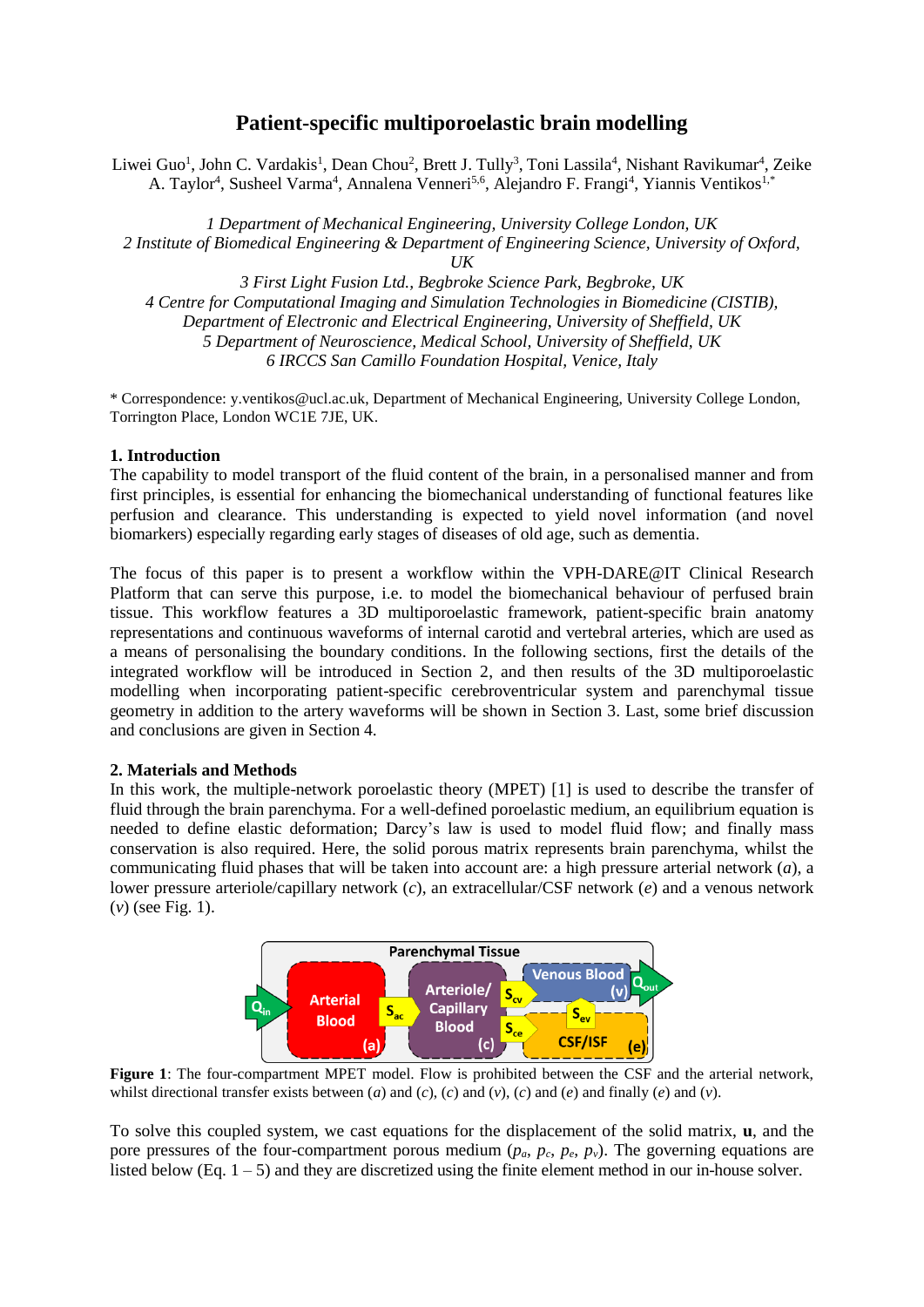$$
G\nabla^2 \boldsymbol{u} + (G + \lambda)\nabla \varepsilon = (\alpha_a \nabla p_a + \alpha_c \nabla p_c + \alpha_e \nabla p_e + \alpha_v \nabla p_v) - \boldsymbol{F}
$$
\n(1)

$$
G\nabla^2 \boldsymbol{u} + (G + \lambda)\nabla \varepsilon = (\alpha_a \nabla p_a + \alpha_c \nabla p_c + \alpha_e \nabla p_e + \alpha_v \nabla p_v) - \boldsymbol{F}
$$
  
\n
$$
S_a^{-1} \frac{\partial p_a}{\partial t} + \alpha_a \frac{\partial \varepsilon}{\partial t} = \frac{k_a}{\mu_a} \nabla^2 p_a + (\hat{s}_{c \to a} + \hat{s}_{e \to a} + \hat{s}_{v \to a})
$$
\n(2)

$$
S_c^{-1} \frac{\partial p_c}{\partial t} + \alpha_c \frac{\partial \varepsilon}{\partial t} = \frac{k_c}{\mu_c} \nabla^2 p_c + (\hat{s}_{a \to c} + \hat{s}_{e \to c} + \hat{s}_{v \to c})
$$
\n(2)

$$
S_c \frac{\partial t}{\partial t} + \alpha_e \frac{\partial \varepsilon}{\partial t} = \frac{k_e}{\mu_e} \nabla^2 p_e + (\hat{s}_{a \to e} + \hat{s}_{c \to e} + \hat{s}_{v \to c})
$$
\n
$$
S_e^{-1} \frac{\partial p_e}{\partial t} + \alpha_e \frac{\partial \varepsilon}{\partial t} = \frac{k_e}{\mu_e} \nabla^2 p_e + (\hat{s}_{a \to e} + \hat{s}_{c \to e} + \hat{s}_{v \to e})
$$
\n
$$
\tag{4}
$$

$$
S_{e} = \frac{\partial t}{\partial t} + \alpha_{e} \frac{\partial t}{\partial t} - \mu_{e} \frac{\partial \varepsilon}{\partial t} + \alpha_{\nu} \frac{\partial \varepsilon}{\partial t} = \frac{k_{\nu}}{\mu_{\nu}} \nabla^{2} p_{\nu} + (\hat{s}_{a \to \nu} + \hat{s}_{c \to \nu} + \hat{s}_{e \to \nu})
$$
\n
$$
(5)
$$

In order to ascertain the accuracy of the 3D MPET poroelastic solver, the numerical code is verified against two consolidation problems, i.e. Terzaghi's [2] and Mandel's [3] problems, respectively. In both of these simulations, a special case of the MPET system is utilised, specifically that of using a single compartment. It can be seen from Fig. 2 and 3 that the numerical results agree with the analytical solutions very well.



**Figure 2**: Terzaghi's consolidation problem. (a) Schematic description. (b) Plots of dimensionless pore pressure against dimensionless vertical distance. Coloured solid lines represent the analytical solutions.



**Figure 3**: Mandel's consolidation problem. (a) Schematic description. (b) Plots of dimensionless pore pressure against dimensionless horizontal distance from the centre. Coloured solid lines represent the analytical solutions.

In addition to the 3D MPET poroelastic solver, patient-specific geometry (image acquisition, segmentation, surface correction and smoothing, and mesh generation) is utilised in combination with waveforms of arterial blood flow profiles for patient-specific modelling. The integrated workflow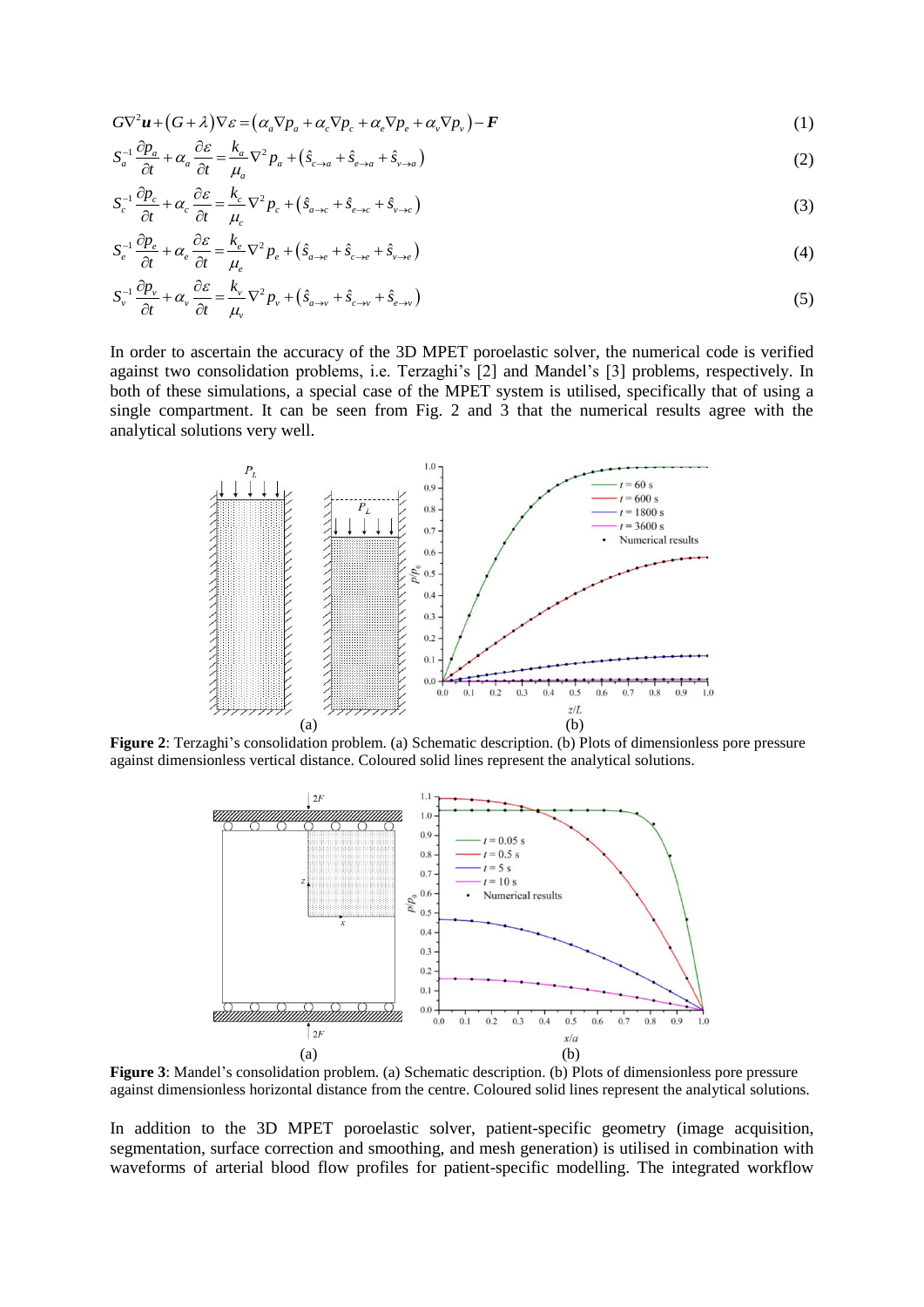depicted in Fig. 4 is able to take patient-specific measurements of internal carotid and vertebral artery (ICA and VA) flow in both left and right sides of the cerebrum and cerebellum as input conditions in the numerical modelling and calculate output, such as fluid pressure, tissue deformation and perfusion map.



**Figure 4**: The workflow that incorporates the 3D MPET solver, image segmentation and meshing, and the arterial boundary conditions.

## **3. Results**

In this section, one MCI (Mild Cognitive Impairment) patient and one control case (both female, 82 years old) are selected as examples to show the modelling results obtained from the integrated workflow. Patient-specific cerebroventricular system and parenchymal tissue geometry are used to create the meshes for finite element modelling; patient-specific internal carotid and vertebral artery waveforms are applied as boundary conditions for the arterial compartment and traditional boundary conditions from the literature [4] are applied on the other three compartments (the arteriole/capillary compartment, the extracellular/CSF compartment and the venous compartment), however they can incorporate the same flexibility in adopting patient-specific boundary conditions if data are available.

The pressure (unit: Pa) fields of the arterial compartment, which is the compartment that accepts the feeding patient-specific flow boundary conditions are shown in Fig. 5a and e, and the intracranial pressure contours (ICP, unit: Pa) are shown in Fig. 5b and f. Fig. 5c and g show the displacement magnitude of the parenchymal tissue (unit: m), which incorporates the pressure gradients of the aforementioned, patient-specific arterial compartment. Last, the perfusion maps (unit: m/s) of the capillary compartment are shown in Fig. 5d and h.